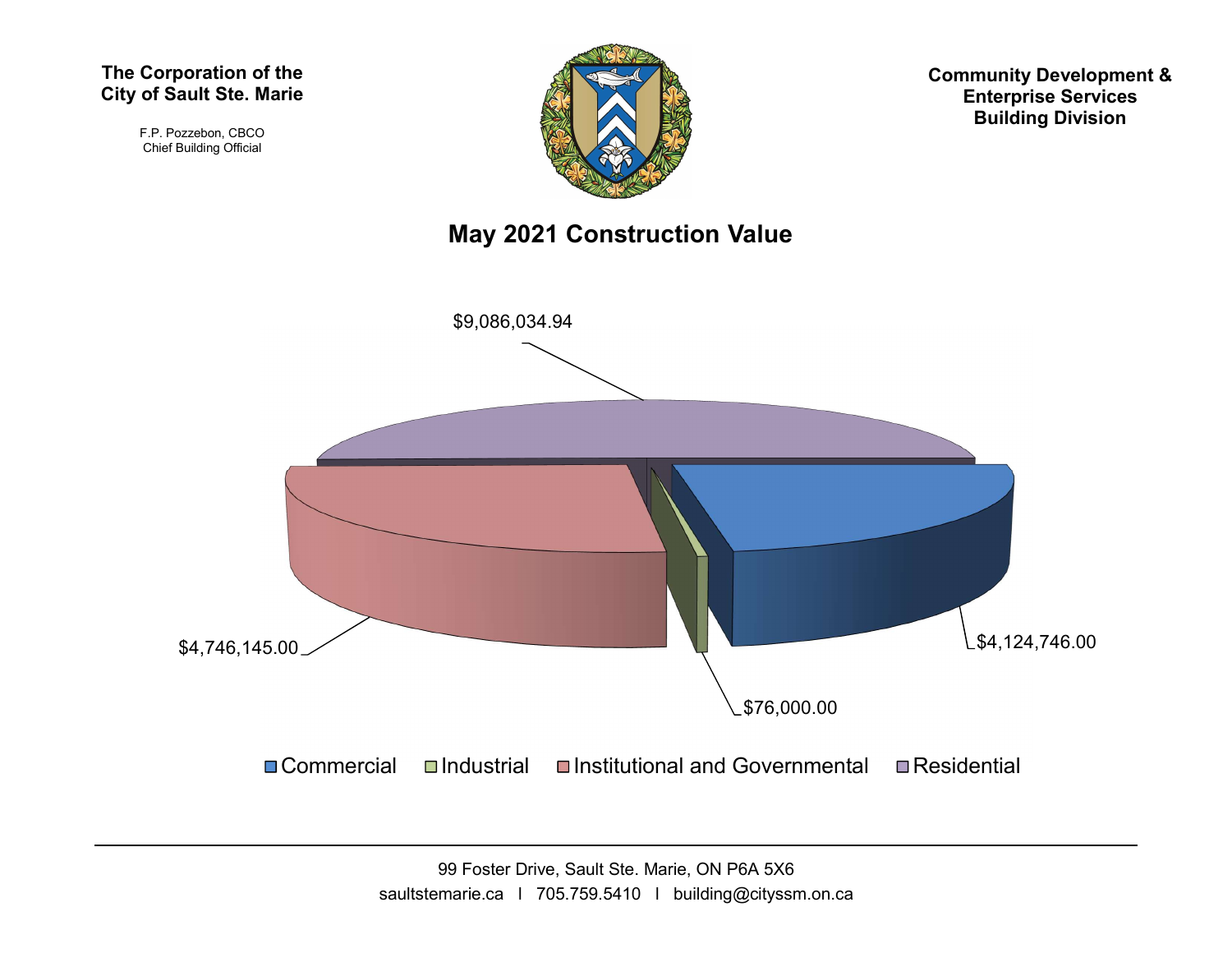

**Public Works and Engineering Services Building Division**

**Tel: (705) 759-5410 Fax: (705) 541-7165**

### **BUILDING PERMITS SUMMARY 2021/05/01 to 2021/05/31**

|                                                             |                                  | <b>New Construction</b>  |                      |                                  | <b>Alterations and Additions</b> |                      | <b>Total</b>                     |                          |                      |
|-------------------------------------------------------------|----------------------------------|--------------------------|----------------------|----------------------------------|----------------------------------|----------------------|----------------------------------|--------------------------|----------------------|
| <b>Building Type</b>                                        | <b>Num</b><br>of<br><b>Units</b> | Num of<br><b>Permits</b> | <b>Value of Work</b> | <b>Num</b><br>of<br><b>Units</b> | Num of<br><b>Permits</b>         | <b>Value of Work</b> | <b>Num</b><br>of<br><b>Units</b> | Num of<br><b>Permits</b> | <b>Value of Work</b> |
| <b>Commercial</b>                                           |                                  |                          |                      |                                  |                                  |                      |                                  |                          |                      |
| Office building                                             | $\mathbf 0$                      | $\pmb{0}$                | \$0.00               | 0                                | $\overline{2}$                   | \$1,707,000.00       | 0                                | $\overline{2}$           | \$1,707,000.00       |
| Outdoor recreational<br>building                            | $\mathbf 0$                      | $\mathbf 0$              | \$0.00               | $\overline{0}$                   |                                  | \$1,000.00           | $\mathbf 0$                      | $\mathbf 1$              | \$1,000.00           |
| Restaurant                                                  | $\pmb{0}$                        | $\mathbf 0$              | \$0.00               | $\mathbf 0$                      | 1                                | \$75,000.00          | 0                                | -1                       | \$75,000.00          |
| Retail and wholesale<br>outlets                             | $\mathbf 0$                      | $\pmb{0}$                | \$0.00               | $\mathbf 0$                      | $\overline{2}$                   | \$12,150.00          | $\pmb{0}$                        | $\overline{2}$           | \$12,150.00          |
| Retail complex                                              | $\pmb{0}$                        | $\pmb{0}$                | \$0.00               | $\mathbf 0$                      | $\mathbf{1}$                     | \$2,329,596.00       | 0                                | $\mathbf{1}$             | \$2,329,596.00       |
| Total:                                                      | $\mathbf 0$                      | $\mathbf 0$              | \$0.00               | $\bf{0}$                         | $\overline{7}$                   | \$4,124,746.00       | $\mathbf 0$                      | $\overline{7}$           | \$4,124,746.00       |
| <b>Industrial</b>                                           |                                  |                          |                      |                                  |                                  |                      |                                  |                          |                      |
| Maintenance building                                        | $\pmb{0}$                        | $\pmb{0}$                | \$0.00               | $\pmb{0}$                        | $\mathbf{1}$                     | \$20,000.00          | $\pmb{0}$                        | $\mathbf{1}$             | \$20,000.00          |
| Plant for<br>manufacturing,<br>processing and<br>assembling | $\mathbf{0}$                     | $\mathbf{0}$             | \$0.00               | $\overline{0}$                   |                                  | \$36,000.00          | $\overline{0}$                   | $\mathbf 1$              | \$36,000.00          |
| Primary industry<br>building                                | $\pmb{0}$                        | $\mathbf 0$              | \$0.00               | $\mathbf 0$                      | $\mathbf{1}$                     | \$20,000.00          | 0                                | $\mathbf{1}$             | \$20,000.00          |
| Total:                                                      | $\mathbf 0$                      | $\mathbf 0$              | \$0.00               | $\mathbf 0$                      | 3                                | \$76,000.00          | $\mathbf 0$                      | $\mathbf{3}$             | \$76,000.00          |
| <b>Institutional and Governmental</b>                       |                                  |                          |                      |                                  |                                  |                      |                                  |                          |                      |
| Library, museum, art<br>gallery, aquarium,<br>botanical     | $\mathbf 0$                      | $\mathbf 0$              | \$0.00               | $\mathbf 0$                      | 1                                | \$154,160.00         | 0                                | $\mathbf{1}$             | \$154,160.00         |
| Post-secondary<br>institution                               | $\mathbf 0$                      | $\mathbf 0$              | \$0.00               | $\mathbf 0$                      | $\mathbf 1$                      | \$3,885.00           | 0                                | $\mathbf{1}$             | \$3,885.00           |
| Secondary school,<br>high school, junior<br>high school     | $\mathbf 0$                      | $\mathbf 0$              | \$0.00               | $\mathbf 0$                      | $\overline{2}$                   | \$4,588,100.00       | 0                                | $\overline{2}$           | \$4,588,100.00       |
| <b>Total:</b>                                               | $\mathbf 0$                      | $\mathbf 0$              | \$0.00               | $\mathbf 0$                      | 4                                | \$4,746,145.00       | $\mathbf 0$                      | 4                        | \$4,746,145.00       |
|                                                             |                                  |                          |                      |                                  |                                  |                      |                                  |                          |                      |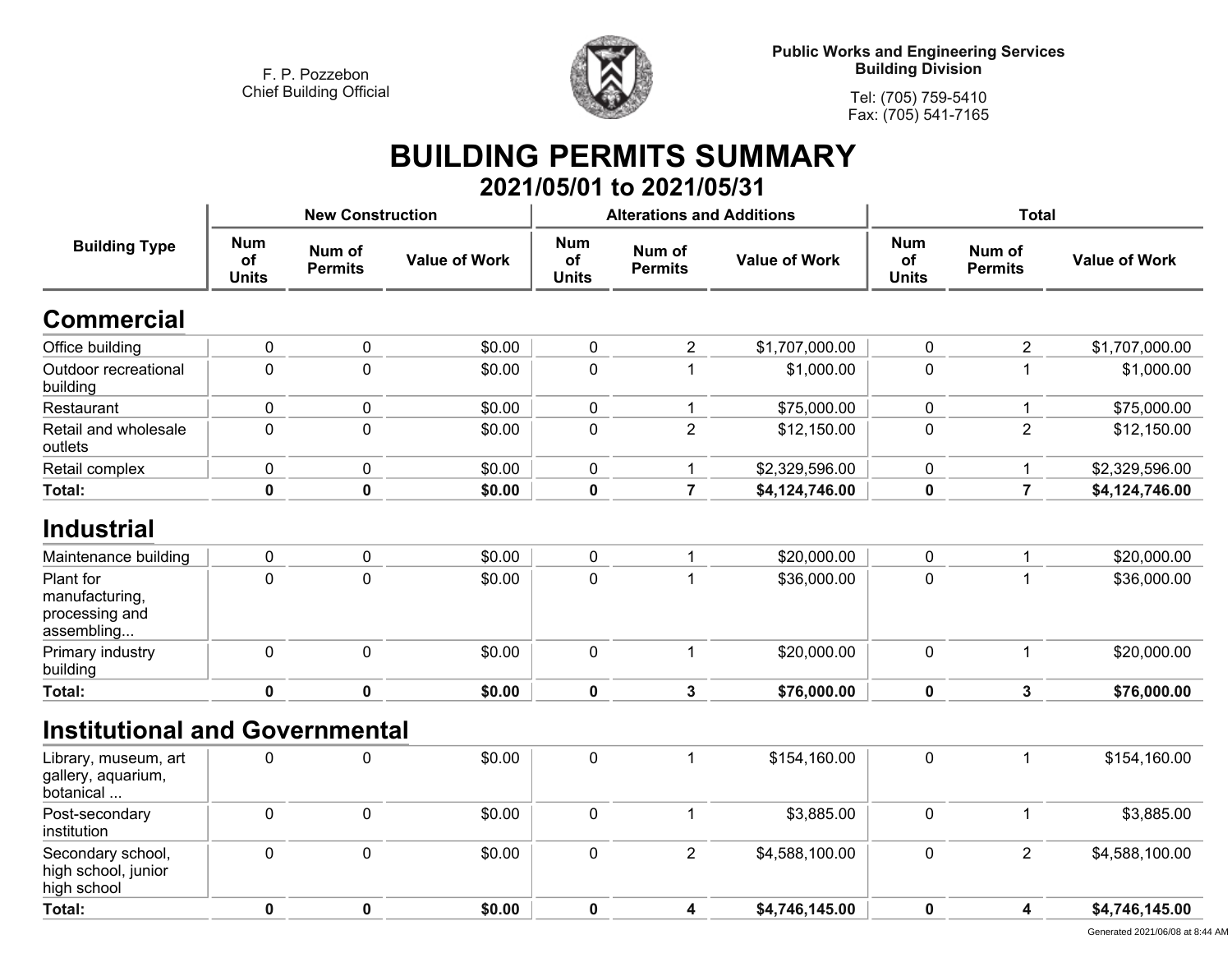### **Residential**

| Apartment           |  | \$0.00         |     | \$2,294,000.00  |     | \$2,294,000.00  |
|---------------------|--|----------------|-----|-----------------|-----|-----------------|
| Single House        |  | \$4,510,500.00 | 131 | \$2,281,534.94  | 143 | \$6,792,034.94  |
| Total:              |  | \$4,510,500.00 | 135 | \$4,575,534.94  | 147 | \$9,086,034.94  |
| <b>Grand Total:</b> |  | \$4,510,500.00 | 149 | \$13,522,425.94 | 161 | \$18,032,925.94 |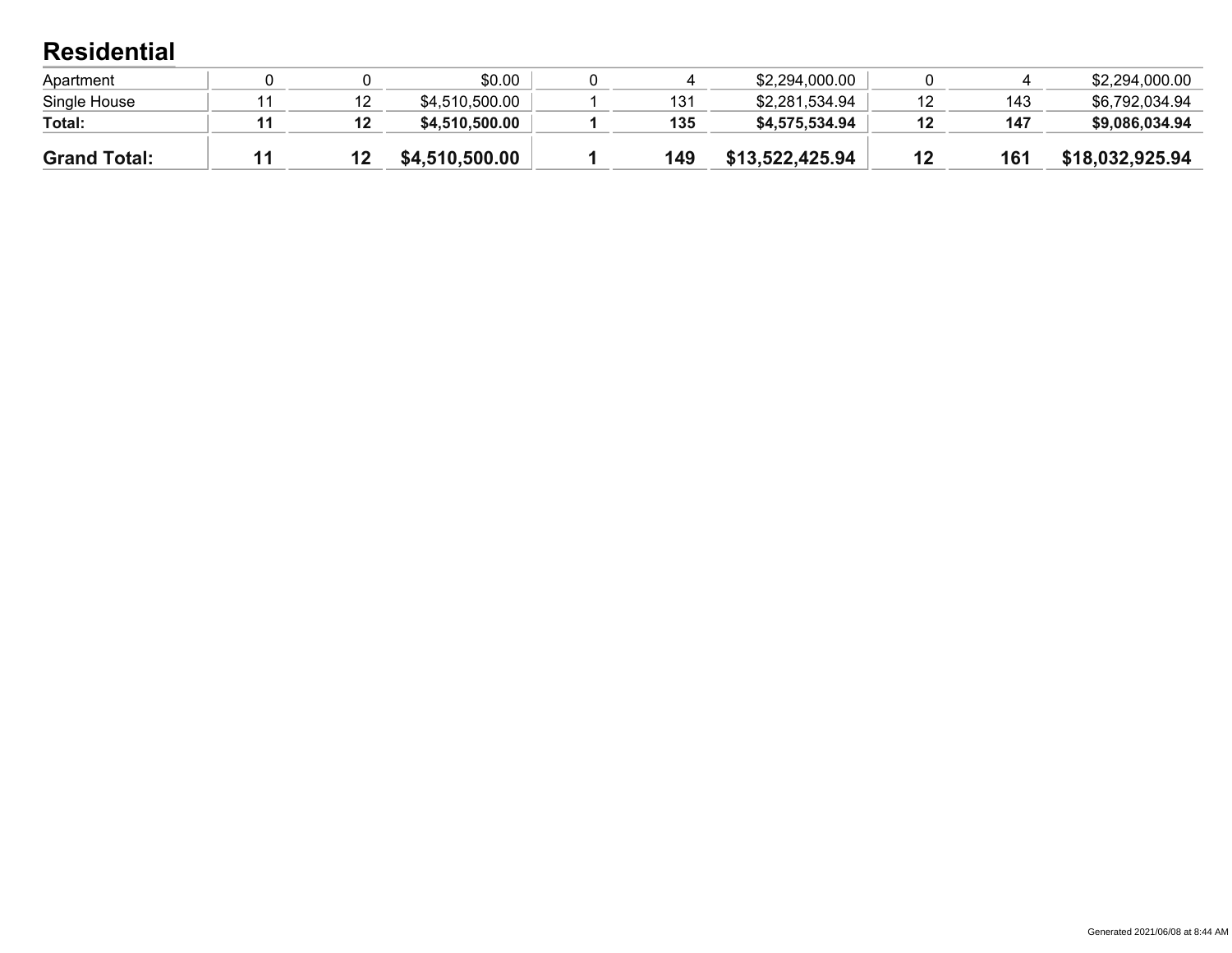

**Public Works and Engineering Services Building Division**

**Tel: (705) 759-5410Fax: (705) 541-7165**

## **DEMOLITION PERMITS SUMMARY 2021/05/01 to 2021/05/31**

| <b>Building Type</b>                | <b>New Construction</b> |                          |                         |                        | <b>Alterations and Additions</b> |                      | <b>Total</b>           |                          |                      |
|-------------------------------------|-------------------------|--------------------------|-------------------------|------------------------|----------------------------------|----------------------|------------------------|--------------------------|----------------------|
|                                     | Num of<br><b>Units</b>  | Num of<br><b>Permits</b> | Value of<br><b>Work</b> | Num of<br><b>Units</b> | Num of<br><b>Permits</b>         | <b>Value of Work</b> | Num of<br><b>Units</b> | Num of<br><b>Permits</b> | <b>Value of Work</b> |
| <b>Commercial</b>                   |                         |                          |                         |                        |                                  |                      |                        |                          |                      |
| Outdoor<br>recreational<br>building | 0                       | $\mathbf{0}$             | \$0.00                  | -1                     | 1                                | \$8,900.00           | $-1$                   |                          | \$8,900.00           |
| Retail and<br>wholesale outlets     | $\mathbf 0$             | $\mathbf{0}$             | \$0.00                  | $\mathbf 0$            | 3                                | \$78,000.00          | 0                      | 3                        | \$78,000.00          |
| Total:                              | 0                       | 0                        | \$0.00                  | $-1$                   | 4                                | \$86,900.00          | $-1$                   | 4                        | \$86,900.00          |
| <b>Residential</b>                  |                         |                          |                         |                        |                                  |                      |                        |                          |                      |
| Single House                        | 0                       | 0                        | \$0.00                  | -1                     | 8                                | \$31,600.00          | $-1$                   | 8                        | \$31,600.00          |
| Total:                              | 0                       | 0                        | \$0.00                  | -1                     | 8                                | \$31,600.00          | $-1$                   | 8                        | \$31,600.00          |
| <b>Grand Total:</b>                 | 0                       | 0                        | \$0.00                  | $-2$                   | 12                               | \$118,500.00         | $-2$                   | 12                       | \$118,500.00         |